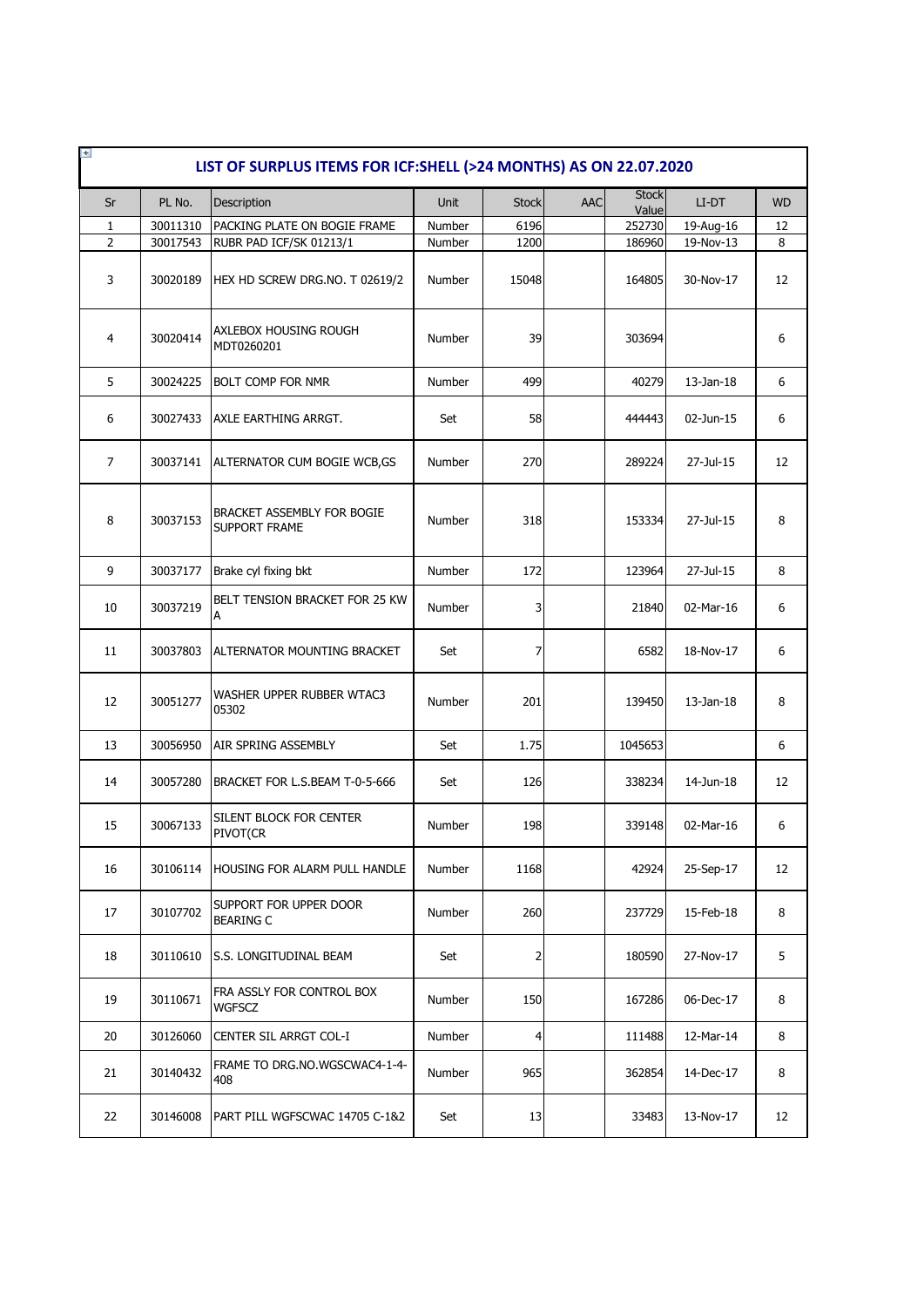| 23 | 30147165 | DOOR CORNER SHEET COMP COL.I &             | Pair   | 141          | 665166 |           | 8  |
|----|----------|--------------------------------------------|--------|--------------|--------|-----------|----|
| 24 | 30147189 | LAVATORY SIDEWALL COL-I & II               | Set    | $\mathbf{1}$ | 103697 |           | 8  |
| 25 | 30147244 | STAND CHAIR ANGLE & BACK PIE I-3           | Number | 7            | 2989   | 10-Apr-16 | 12 |
| 26 | 30147293 | WINDOW STRUT ASSLY DRG.WTAC-1-<br>4-       | Number | 32           | 4480   | 27-Nov-17 | 8  |
| 27 | 30147335 | LOUVER FRAME ARRGT DRG.TLR-1-4-            | Number | 158          | 174922 | 26-Dec-17 | 8  |
| 28 | 30150164 | SIDE STIFFNER-ITEM-24                      | Set    | 377          | 580833 | 08-Feb-18 | 8  |
| 29 | 30156142 | BASE FRAME FOR EFT TO<br>DRG.NO.ICF        | Number | 555          | 302971 | 30-Aug-17 | 12 |
| 30 | 30156154 | BASE FRAME FOR PRE-COOLING<br><b>SOCKE</b> | Number | 346          | 434533 | 06-Nov-17 | 8  |
| 31 | 30160893 | ONE C/S OF EMER LAMP BRACKET               | Set    | 97           | 65918  | 20-Sep-17 | 12 |
| 32 | 30160900 | ONE C/S OF EMER LAMP BRACKET               | Set    | 22           | 29852  | 14-Mar-18 | 12 |
| 33 | 30160911 | FRAME FOR JUNCTION BOX WGFAC               | Number | 139          | 24065  | 16-Oct-17 | 12 |
| 34 | 30160923 | FRA FOR JUNC BOX WGSCWAC                   | Number | 20           | 1134   | 02-Jan-18 | 12 |
| 35 | 30160935 | FRA FOR JUNC BOX WGACCN                    | Number | 1048         | 82781  | 31-Oct-17 | 12 |
| 36 | 30160947 | DOORWAY FDB BRACKET GS, SCN                | Number | 1002         | 125253 | 12-Oct-17 | 12 |
| 37 | 30160960 | NIGHT LAMP BRACKET SCN                     | Number | 2430         | 161970 | 02-Jan-18 | 12 |
| 38 | 30167176 | EMERGENCY LAMP BRACKET COL-<br>I&II        | Set    | 328          | 168793 | 14-Nov-17 | 12 |
| 39 | 30167334 | ONE C/S OF TROUGH FOR ROOF<br><b>MOUNT</b> | Number | 3            | 113400 | 28-Nov-17 | 8  |
| 40 | 30216369 | REAR STOPPER ASSLY SLR4-2-1-401            | Number | 21           | 214612 | 15-Jul-13 | 8  |
| 41 | 30246120 | LADDER AND HAND HOLDS<br>ICF/MRVC/M        | Number | 113          | 701397 | 14-Jan-16 | 12 |
| 42 | 30321141 | ACETAL RESIN BUSH T32644/02                | Number | 9243         | 68890  |           | 6  |
| 43 | 30327167 | PHENOLIC BUSH DRG.T-3-2-810/7              | Number | 7156         | 252831 | 24-Mar-14 | 6  |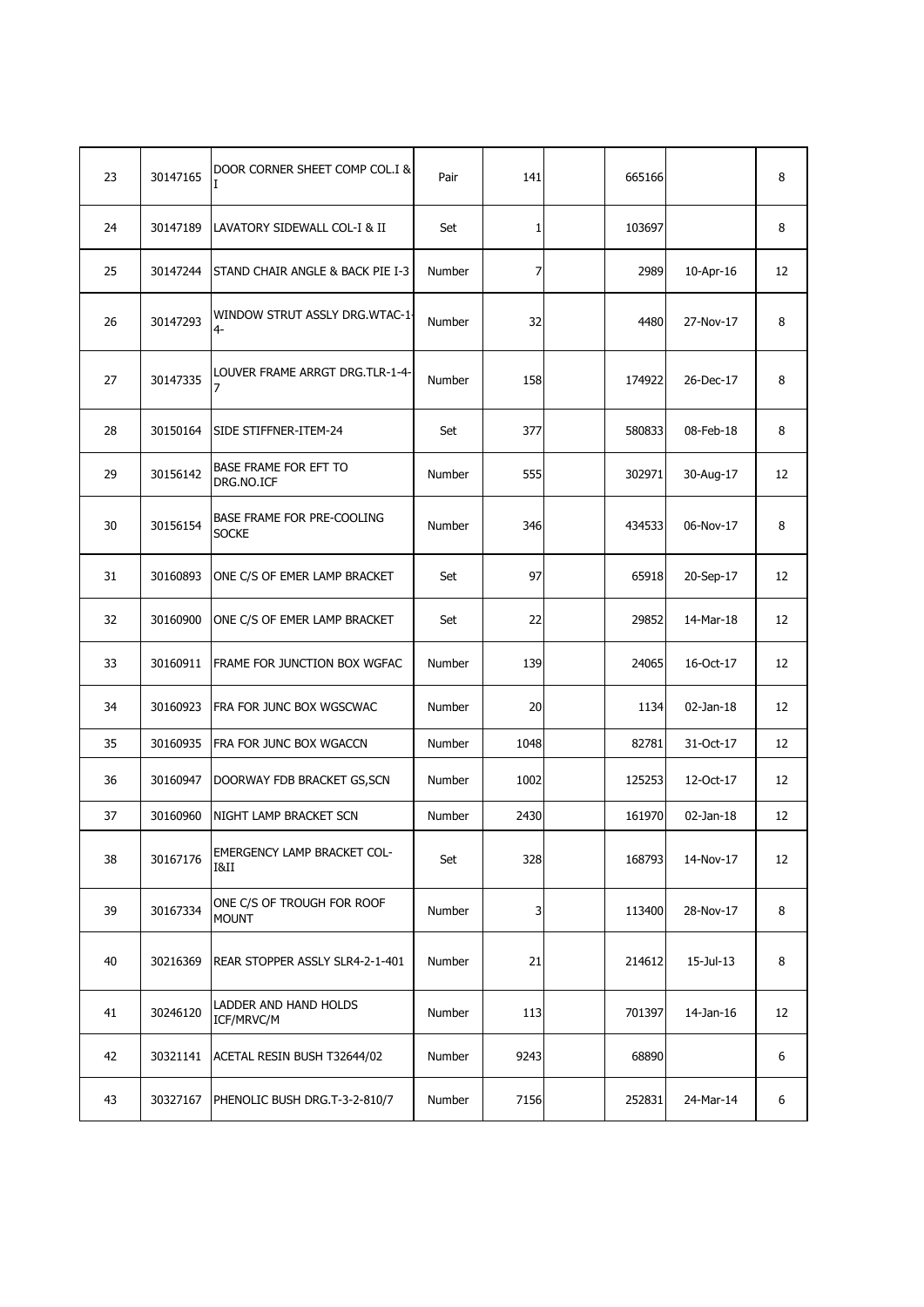| 44 | 30337288 | CHAIN FOR HAND BRAKE ARR COL.I               | Number | 156  | 118924  | 08-Nov-17 | 8  |
|----|----------|----------------------------------------------|--------|------|---------|-----------|----|
| 45 | 30344001 | WHEEL HAND BRAKE MG/TLR3.4.002               | Number | 34   | 27915   | 23-Dec-17 | 12 |
| 46 | 30344086 | ONE C/S HAND BRAKE STEEL<br><b>BUSHES</b>    | Set    | 5    | 19168   | 13-Sep-17 | 6  |
| 47 | 30511483 | FRP MAIN DOOR FOR AC COACHES.                | Number | 2    | 17082   |           | 8  |
| 48 | 30517357 | PACKING RAIL FOR BODY SIDE<br><b>DOORS</b>   | Set    | 231  | 88191   |           | 8  |
| 49 | 30517515 | SS OUTER DOOR ICFSK3-5-1-030<br>COL I        | Number | 7    | 118618  | 12-Dec-17 | 8  |
| 50 | 30527132 | SIDE SEALING PROFILE DRG.T-5-2-5             | Set    | 180  | 56695   | 26-Oct-16 | 8  |
| 51 | 30527144 | SIDE SEALING PROFILE DRG.T-5-2-5             | Set    | 255  | 80317   | 26-Oct-16 | 8  |
| 52 | 30921983 | <b>NOSE SUSPN BRKT</b><br>DMU/DPC03007C1     | Number | 38   | 225578  | 04-Oct-16 | 8  |
| 53 | 30922010 | WATER TANK CEILING ICFSTD10021               | Set    | 73   | 921909  | 01-Dec-17 | 8  |
| 54 | 30922033 | NOSE SUSPN BRKT<br>EMUM/ASR03009C3           | Number | 241  | 1147373 |           | 8  |
| 55 | 30922215 | PIN SET FOR BOGIES eq stay<br>fabricated     | Set    | 25   | 33064   | 28-Nov-17 | 12 |
| 56 | 30922410 | STEEL FLAT ICF/SK-16168/10                   | Number | 6167 | 52140   | 22-Nov-17 | 8  |
| 57 | 30922630 | PART PILLARS WGSCWAC4-1-4-406                | Set    | 33   | 78981   | 30-Oct-17 | 12 |
| 58 | 30922690 | DESTINATION BOARD GUIDE                      | Set    | 208  | 100820  | 21-Nov-17 | 12 |
| 59 | 30922707 | BRACKET ICF/STD-2-6-002 COL.VI               | Number | 307  | 17887   | 02-Jan-17 | 8  |
| 60 | 30922719 | GUIDE TO DRG.NOS.1. ICF/STD-2-6-<br>002, ALT | Set    | 148  | 51352   | 05-Oct-17 | 12 |
| 61 | 30922720 | BERTH SUSP BRACKET COACH SET<br><b>SLR</b>   | Set    | 184  | 123707  | 20-Feb-18 | 12 |
| 62 | 30943840 | WATER TANK CEILING LHB - LG10121             | Number | 158  | 1861705 | 05-Jun-15 | 5  |
| 63 | 31010519 | COLLAR FABRICATED EMU/M-0-1-028              | Number | 34   | 241248  | 10-May-13 | 6  |
| 64 | 31020495 | SPACER-FINISH MACHIN 3 PHASE                 | Number | 6    | 11340   | 17-May-18 | 6  |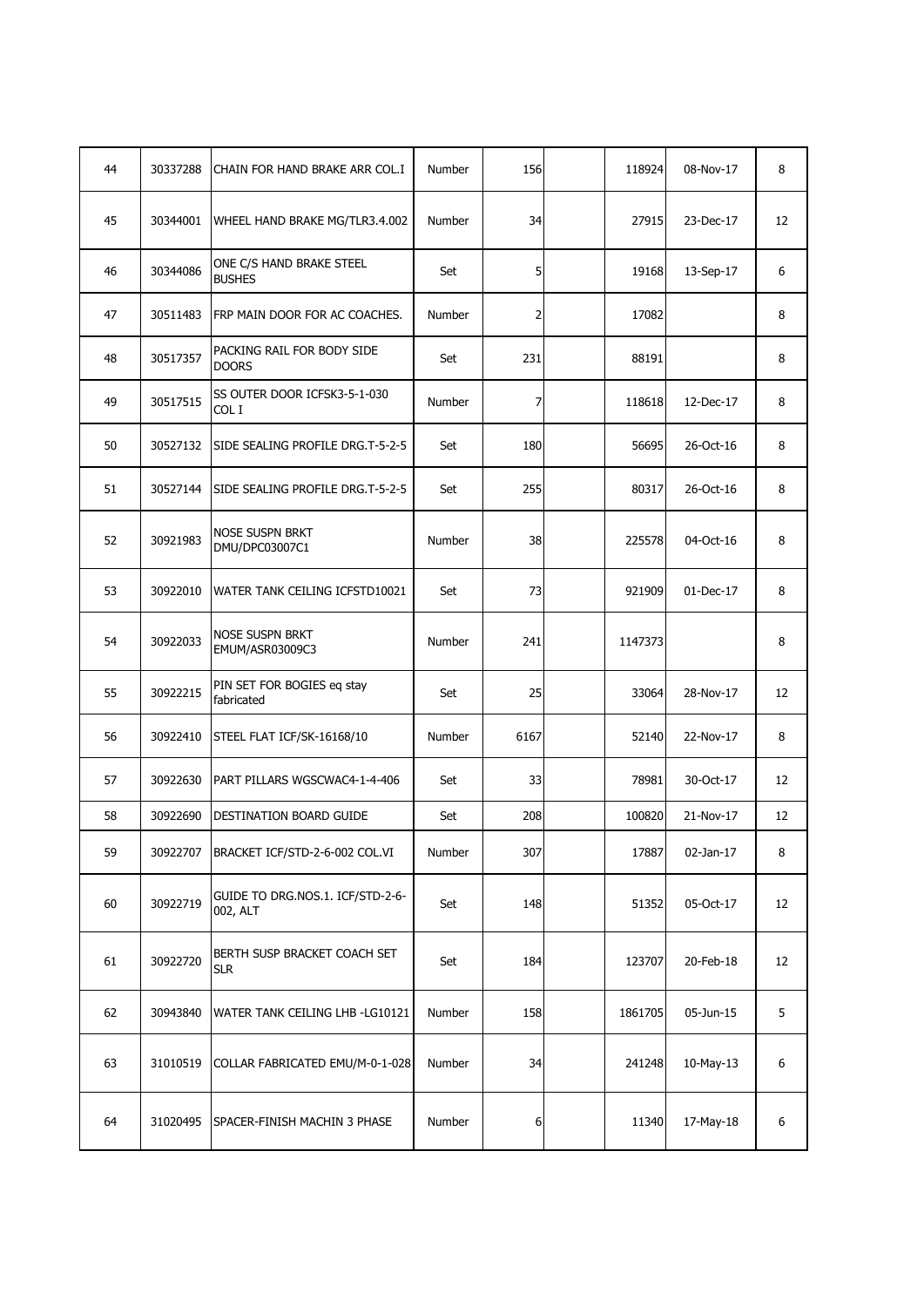| 65 | 31036107 | <b>EMU GUIDE (FORGED)</b>                          | <b>Number</b> | 85    | 177794 | 23-Nov-15    | 6  |  |
|----|----------|----------------------------------------------------|---------------|-------|--------|--------------|----|--|
| 66 | 31050633 | SIDE SEALING RUBBER TO<br>DRG.NO.MR                | Metre         | 762   | 43087  | 21-Jul-15    | 6  |  |
| 67 | 31076014 | ANCHOR LINK T-0-7-603 COL-I                        | Number        | 465   | 264394 |              | 12 |  |
| 68 | 31100776 | <b>EXPANDED METAL FRM-</b><br>DRG.DC/EMU/2D-10-506 | Set           | 129   | 315239 | $31$ -Jan-13 | 8  |  |
| 69 | 31100855 | VERTICL LOUVRE FRAME ARGT DPC5                     | Set           | 15    | 147308 | 08-Feb-17    | 8  |  |
| 70 | 31101367 | ONE C/S OF ALARM TUBE ASSEMBLY                     | Set           | 2     | 30401  | 17-Feb-14    | 8  |  |
| 71 | 31102025 | B/S ITEMS FOR DMU/TC2/SS/JK                        | Set           | 2     | 334091 | 29-Aug-17    | 5  |  |
| 72 | 31102037 | B/S ITEMS FOR DMU/DPC/SS/JK                        | Set           | 2     | 444743 | 21-Aug-17    | 5  |  |
| 73 | 31110484 | LIFTING PAD EMU-1-1-247 COL.II                     | Set           | 399   | 483836 | 02-Dec-16    | 12 |  |
| 74 | 31110587 | MODULAR FRAME DMU/DPC COL.2,3<br>&                 | Set           | 3     | 362250 | 08-Feb-17    | 8  |  |
| 75 | 31130161 | <b>TROUGH FLOOR</b><br>SIZE1.7X1260X10835          | Set           | 2     | 340509 | 26-Apr-16    | 5  |  |
| 76 | 31130227 | ONE COACH SET OF TROUGH FLOOR                      | Set           | 3     | 480132 |              | 5  |  |
| 77 | 31140701 | DETAILS FOR SWALL AC EMU 3PH                       | Set           | 10    | 124131 |              | 8  |  |
| 78 | 31167366 | CHANNEL ICF/STD-1-6-051/2                          | Number        | 4000  | 28720  | 21-Sep-17    | 12 |  |
| 79 | 31167378 | CHANNEL ICF/STD-1-6-051/3                          | Number        | 1688  | 26898  | 05-Oct-17    | 12 |  |
| 80 | 31167380 | ANGLE ICF/STD-1-6-052 ITEM-2                       | Number        | 26100 | 202311 | 24-Aug-17    | 12 |  |
| 81 | 31167597 | ONE C/S OF FAN BRACKETS FOR<br><b>MRVC</b>         | Number        | 207   | 40366  | 15-May-17    | 12 |  |
| 82 | 31260135 | CATTLE GUARD - AC/EMU/M                            | Set           | 5     | 116229 | 21-Sep-16    | 8  |  |
| 83 | 31340179 | BEVELGEARWHEELEMU3403001                           | Number        | 123   | 84650  | 12-Sep-17    | 6  |  |
| 84 | 31340180 | BEARING BOX EMU 34029                              | Number        | 153   | 197342 | 12-Sep-17    | 6  |  |
| 85 | 31340209 | <b>GEAR WHEEL-HAND BRAKE</b><br>EMU34030C4         | Number        | 152   | 109925 | 12-Sep-17    | 6  |  |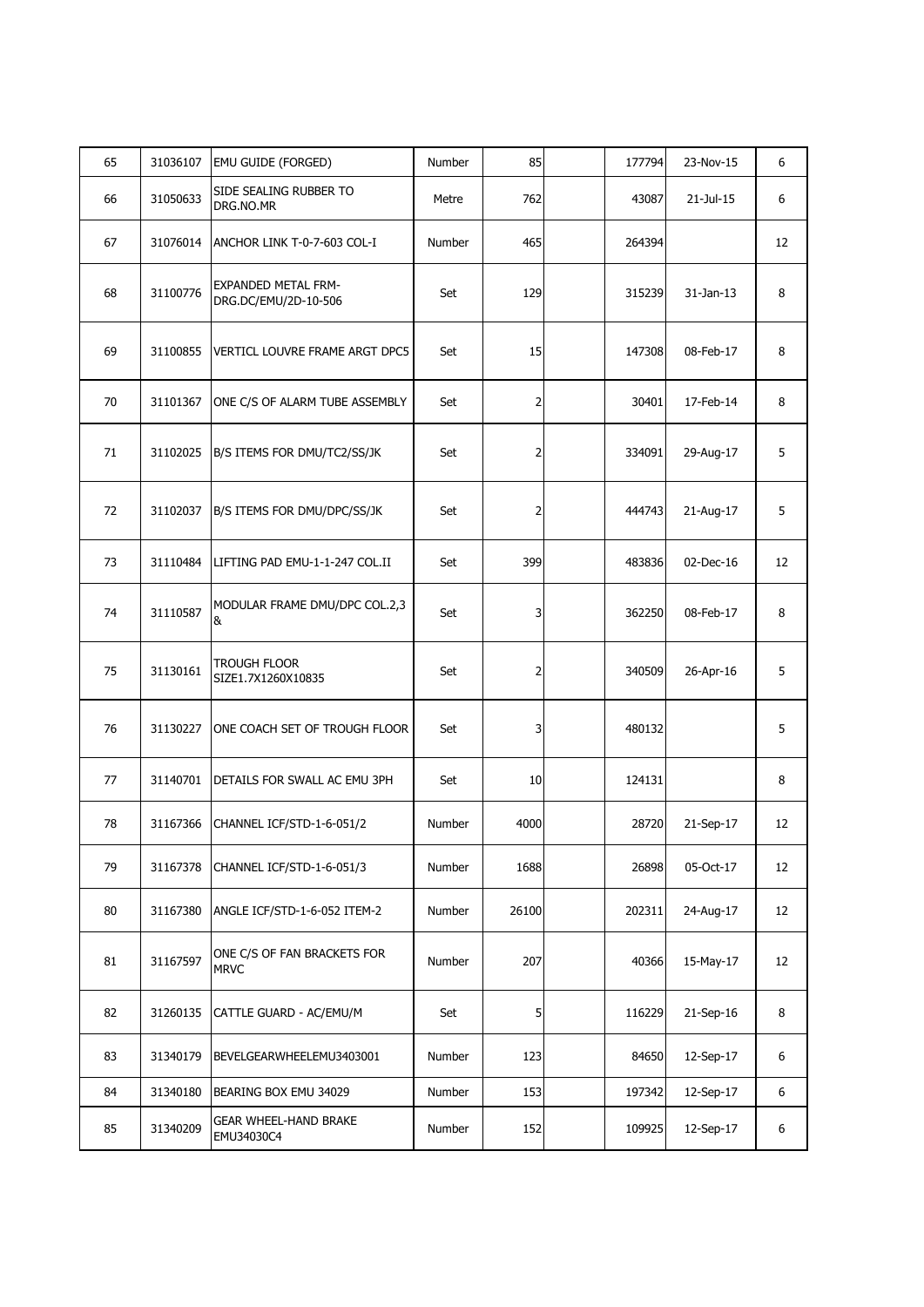| 86  | 31517031 | DRIVER'S CAB DOOR COMPLETE                 | Pair   | 49   | 834785  | 15-Dec-17    | 8              |
|-----|----------|--------------------------------------------|--------|------|---------|--------------|----------------|
| 87  | 31520080 | S&I JK SS HC BODY SIDE DOOR LH             | Number | 2    | 111726  | 13-Nov-17    | 8              |
| 88  | 31520091 | S&I JK SS HC BODY SIDE DOOR(RH)            | Number | 2    | 111726  | 13-Nov-17    | 8              |
| 89  | 31580555 | STOPPER FOR MRVC SLIDING DOOR              | Number | 110  | 29150   | 05-Jun-17    | 8              |
| 90  | 31901578 | REMOVABL DR.-HT<br>COMPTEMU/M590505        | Set    | 4    | 252411  | 29-Mar-14    | 8              |
| 91  | 33501178 | UNF ONE C/S OF SOLE BAR FOR LGS            | Set    | 16   | 735344  |              | 8              |
| 92  | 33501300 | ROOF END PART CPL                          | Set    | 11   | 919285  | 07-Mar-17    | 5              |
| 93  | 33550610 | 1SET FOR FRAME WORK FOR LSCN               | Set    | 1    | 83704   | 17-Jan-17    | 5              |
| 94  | 33571296 | UNF WELDING PARTS CARBODY                  | Number | 4    | 57884   | 15-Jun-17    | 5              |
| 95  | 33992575 | 1C/S OF ROOF, END WALL LWLRRM              | Set    | 1    | 2775000 |              | 8              |
| 96  | 36020187 | CAST SPACER MRB MOTOR ITEM-<br>1&2         | Set    | 64   | 506947  | 08-Aug-14    | 6              |
| 97  | 36037035 | KM BOGIE FRA BRACKETS AND BUSH             | Set    | 32   | 2067206 |              | 6              |
| 98  | 36037059 | BKT FOR PRIMARY SPRING- OUTER              | Number | 255  | 697798  | 05-Dec-17    | 6              |
| 99  | 36050039 | STABILISER ASSLY FOR KOL MET               | Number | 63   | 3651100 | 08-Dec-17    | 6              |
| 100 | 36130011 | STUD WITH WASHER<br>MRB/NDMC/INV-1-        | Number | 7599 | 93753   | 20-Dec-12    | 2              |
| 101 | 42407102 | EL.TIND.CU TUBLR TERM END<br><b>CUS355</b> | Number | 699  | 3707    | $01$ -Feb-18 | $\overline{2}$ |
| 102 | 43070498 | OXYGEN PRESSURE GAUGE 0-200<br>LBS         | Number | 151  | 28539   | 12-Mar-18    | 51             |
| 103 | 43070504 | OXYGEN PRESSURE GAUGE 0-<br>3000LBS        | Number | 336  | 180792  | 16-Mar-18    | 51             |
| 104 | 47333091 | RELAY BIMETAL FOR 415V 3PH<br>50C/S        | Number | 7    | 4957    | 08-Jul-15    | 51             |
| 105 | 66012326 | SUCTION FILTER SE 1949                     | Number | 2    | 6375    |              | 51             |
| 106 | 67700615 | DOUBLE HORN WITH LOW HIGH<br><b>TONE</b>   | Set    | 10   | 13571   |              | 51             |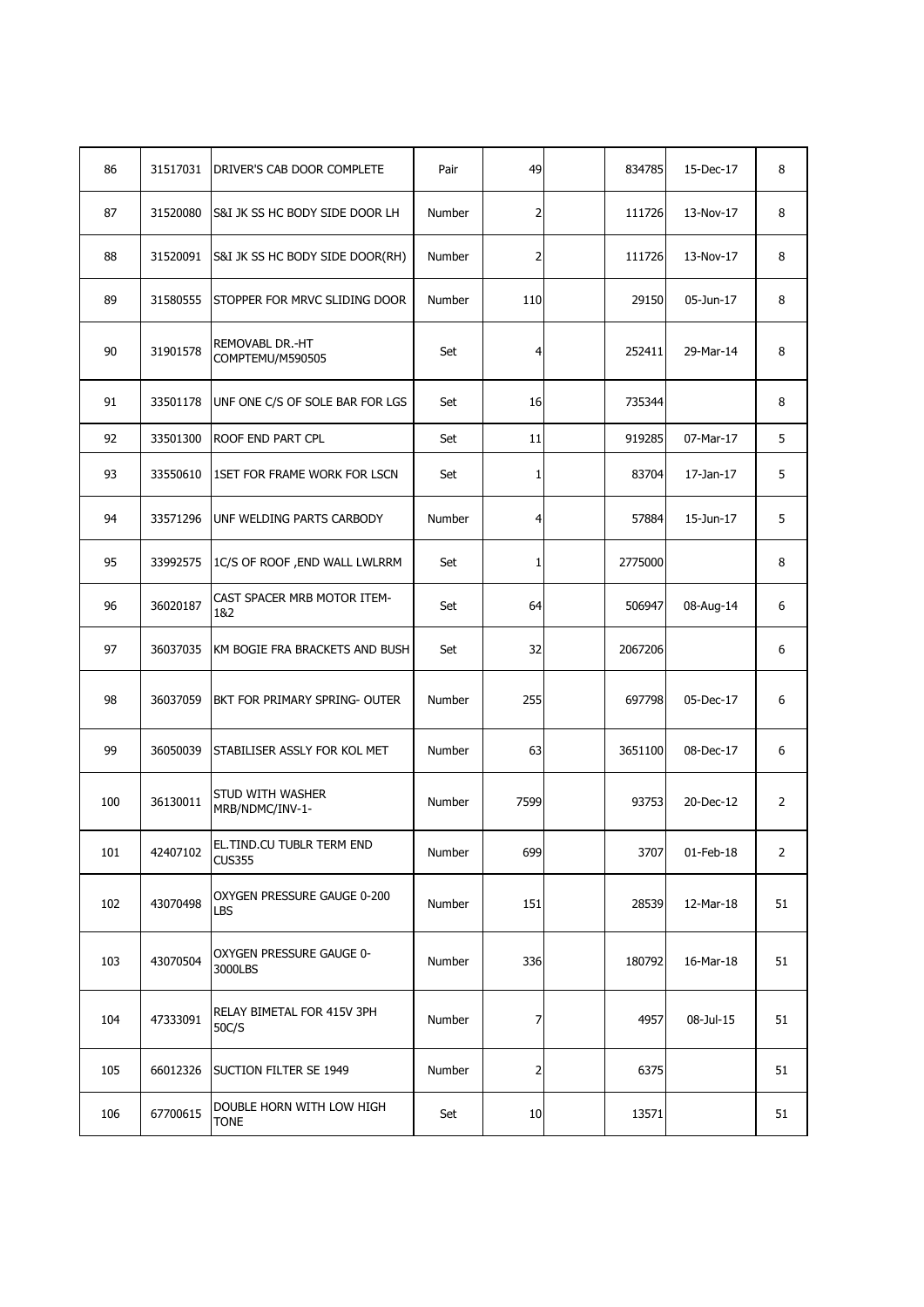| 107 | 67752240 | PNEU RADIAL TYRE F78XR15-TATA                 | Number        | 11       | 45088   | 13-Jul-18       | 51             |
|-----|----------|-----------------------------------------------|---------------|----------|---------|-----------------|----------------|
| 108 | 70137183 | SPR END GR WL 1008/990X150X300                | Number        | 17       | 442511  | 23-Aug-17       | $\mathbf{1}$   |
| 109 | 72010368 | UNF SHEAR BLADE 25X85X2050MM                  | Set           | 3        | 232440  |                 | $\mathbf{1}$   |
| 110 | 72010812 | UNF 4 TPS SEGMENT FOR DIA 1010<br>МM          | Number        | 155      | 98464   | 11-Feb-16       | 1              |
| 111 | 72017910 | SEGMENT CIRCU SAW 5 TPS<br>D1010MM            | Number        | 146      | 89527   | 04-Nov-17       | $\mathbf{1}$   |
| 112 | 72017934 | SEGMENT CIRCU SAW 4 TPS D800                  | <b>Number</b> | 274      | 157926  | 26-Sep-17       | $\mathbf{1}$   |
| 113 | 72060633 | UNF READIALLY RELIEVED<br>(ROUGHING)38        | Number        | 40       | 122192  | 19-Oct-17       | 1              |
| 114 | 72080887 | UNF H.S.S TAPER SHANK TWIST<br>DRILL          | Number        | 24       | 33411   | 19-Oct-17       | $\mathbf{1}$   |
| 115 | 72095246 | HSS LONG M/CTAP CP TY B M 5X0.80              | Number        | 89       | 19954   | 20-Mar-18       | $\mathbf{1}$   |
| 116 | 72208790 | DRILL TWIST HSS MT 29.0 MM IS 51              | <b>Number</b> | 3        | 4706    | 18-Nov-17       | $\mathbf{1}$   |
| 117 | 72350120 | FILES FLAT SECOND CUT 250 MM IS-              | Number        | 93       | 10904   | 24-Jan-18       | 1              |
| 118 | 72900817 | UNF SWAN NECK -50 DEGREES FOR<br><b>NM 38</b> | Number        | 173      | 530764  | 22-Jul-17       | 1              |
| 119 | 73818173 | UNF HEX HD BOLT M16X170-8.8                   | Number        | 755      | 22159   | 19-Dec-15       | 2              |
| 120 | 73851218 | UNF HEX HEAD BOLT M20 X100-<br>8.8(LH-EO      | <b>Number</b> | 861      | 44578   | 09-Dec-17       | 8              |
| 121 | 73853951 | U PREVAILING TORQUE HEX NUT M8-<br>8 DIN6925  | Number        | 4570     | 9863    | 16-Sep-17       | $\overline{2}$ |
| 122 | 76019731 | ELECTRODE- DIA 2.5MMX350MM, LH<br><b>TYPE</b> | Number        | 64300    | 86239   | $21$ -Jun- $18$ | 12             |
| 123 | 76113565 | UNF BRASS FILLER ROD FOR<br><b>BRAZING</b>    | Kilograms     | 36.42    | 13748   |                 | 5              |
| 124 | 76115112 | UNF WELDING METAL SILVER<br><b>BRAZING</b>    | Kilograms     | 4        | 158368  |                 | 5              |
| 125 | 76115616 | COPPER COATED WIRE 2.4MM DIA                  | Kilograms     | 33746.98 | 2467162 | 21-Mar-18       | 12             |
| 126 | 76115665 | COPPER COATED WIRE 5.5MM DIA                  | Kilograms     | 4148     | 265743  | 01-Aug-17       | 12             |